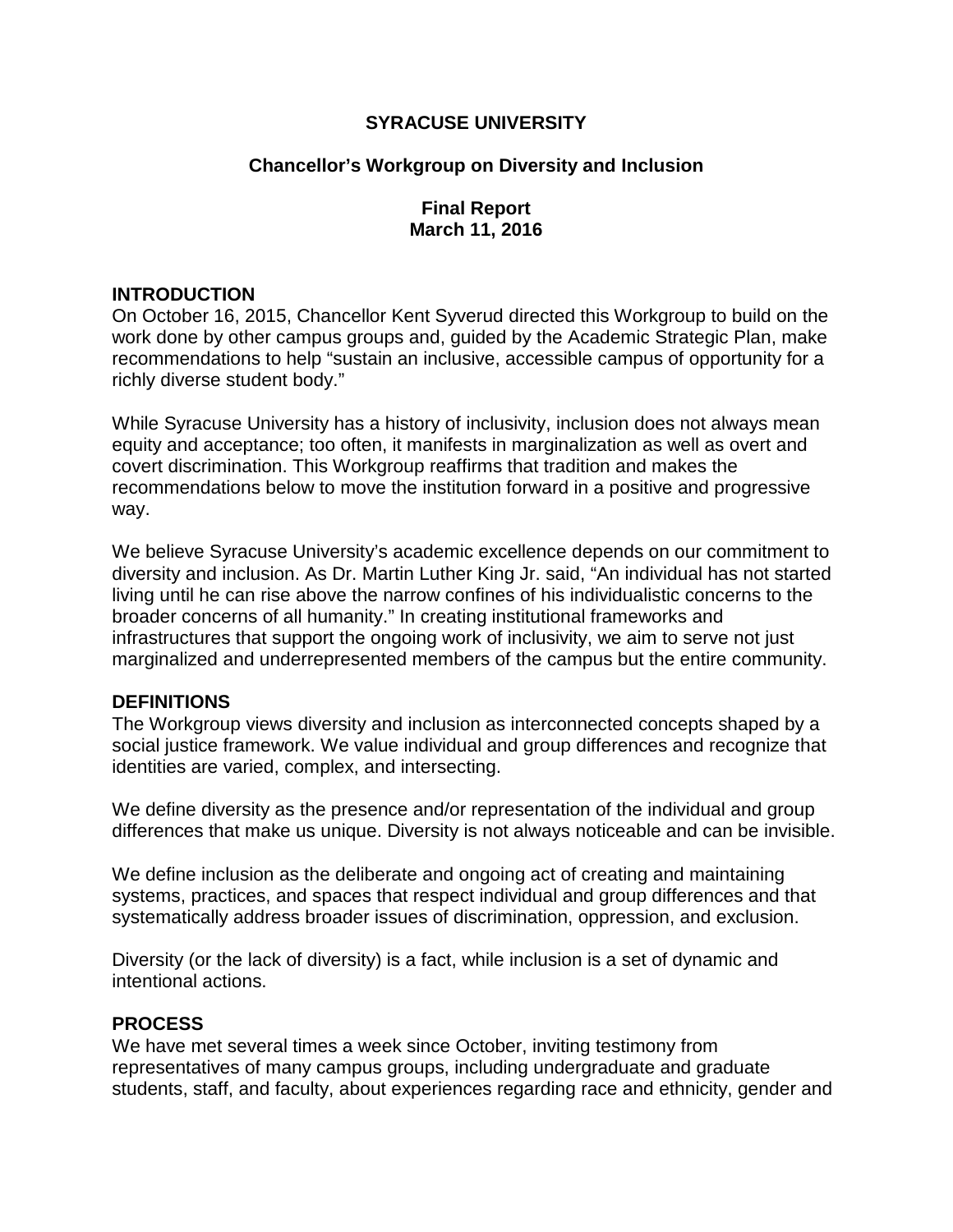sexual orientation, internationalization, religious identity, military status, (dis)abilities, and other intersecting identities. We read and discussed the university's mission statement, as well as student concerns and demands, and reports from previous Senate and campus workgroups that made recommendations around these issues. We also held two open campus forums, where all members of the community were invited to offer testimonies and concrete suggestions about how to make our campus more inclusive. We issued an Open Letter and several news releases to the university community, listing our names and email addresses and inviting people to contact us directly. Information gathered through all these channels helped shape our recommendations.

We are aware that many comparable efforts on campuses across the country have failed<sup>1</sup>. Those efforts typically did not take into account broader societal issues like the profound effects of implicit bias. We have, therefore, aimed our recommendations at addressing systemic issues in higher education, as well as those specific to our campus. To make our university a place in which all members feel welcome and find a sense of safety and "unity in our diversity," we need to rethink the ways we interact, remove structural barriers to full participation in the life of our community, and build intercultural competencies.

## **RECOMMENDATIONS**

We've organized our recommendations into three main categories—however, many could fit easily into multiple categories. This speaks to the intersectionalities at the heart of issues of diversity and inclusion. Within each category, we've indicated short-term and long-term recommendations.

## **Institutional Commitment**

Under this category, we address structural and policy issues at the university that can shape the environment in which individuals and groups work and learn. These recommendations begin a process of creating new positions and structures to enhance the university's commitment to diversity and inclusion and to make this commitment clear to the campus community and beyond.

## Short-term (to be addressed by the end of calendar year 2016):

1. Establish a Diversity and Inclusion Council, representing relevant offices, programs, committees, schools, colleges, and undergraduate and graduate students. This Council will support and inform the work of the (proposed) Chief Diversity Officer (CDO) and help build on existing plans to develop and implement a university-wide strategy on diversity and inclusion.

2. Establish an Ombuds Office and official Ombudsperson whose mandate is to serve as an informal, confidential resource for all faculty, staff, and students.

<span id="page-1-0"></span> <sup>1</sup> See Turner, Shane, "Dear Higher Education—This Is Why Your Diversity Initiatives Are Failing," *Advancing Diversity*, http://www.advancingdiversity.com/dear-higher-education-this-is-why-your-diversity-initiativesare-failing/.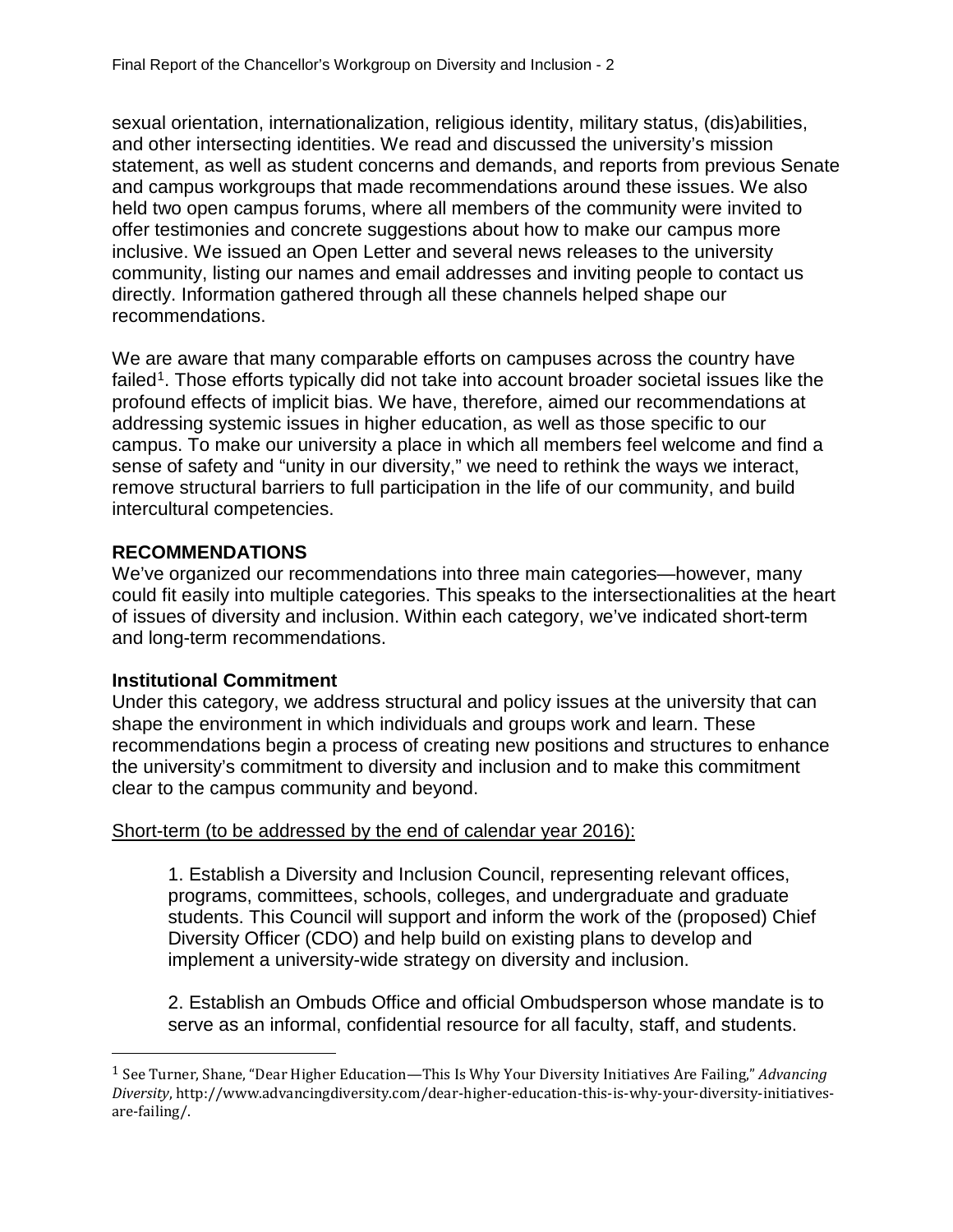3. Restore staffing positions at the Slutzker Center for International Services and the Native Student Program to previous levels to meet the urgent needs of their constituents. Reinstate the position of Assistant Provost for Equity and Inclusion/Associate Dean of the Graduate School.

4. Offer free tutoring for all undergraduates across campus to address inequities and to support and retain undergraduates from marginalized and underrepresented groups.

5. Adopt a university-wide policy on Information and Communication Technology (ICT) accessibility. Within Information Technology Services, hire permanent, fulltime staff who focus solely on ICT accessibility and assistive technology.

6. Create a centralized budget for faculty/staff disability accommodations to promote inclusion and relieve individual schools and departments of the costs of such accommodations.

7. Commit appropriate and permanent financial support for the Women in Science and Engineering (WiSE) program. Merge WiSE with SU-ADVANCE. Over the longer term, consider whether these personnel and principles can be extended to support the diversification of other fields (e.g., architecture, philosophy).

## Long-term (to be addressed within the next two to three years):

8. Hire a Chief Diversity Officer (CDO) who reports directly to the Chancellor and is a member of the Chancellor's Executive Team. The CDO should provide executive leadership, oversight, and vision in the administration of a range of services, programs, policies, and procedures related to advancing the institution's commitment to diversity and inclusion. The CDO's office should be funded at appropriate levels.<sup>[2](#page-2-0)</sup>

9. Increase hiring and retention of faculty and staff of color and other underrepresented groups on campus. For example, develop and standardize a comprehensive set of guidelines for faculty and staff searches that adopt best practices for achieving greater diversity. The goal should be for faculty and staff to reflect the diversity of our country. Responsibility for this effort must rest with

<span id="page-2-0"></span> <sup>2</sup> See Williams, Damon A. and Wade-Golden, Katrina C. *The Chief Diversity Officer—Strategy, Structure, and Change Management* (2013). The CDO is a boundary-spanning senior administrative role that prioritizes diversitythemed organizational change as a shared priority at the highest levels of leadership and governance. Reporting to the president, provost, or both, the CDO is an institution's highest-ranking diversity administrator. The CDO is an integrative role that coordinates, leads, enhances, and in some instances supervises formal diversity capabilities of the institution in an effort to create an environment that is inclusive and excellent for all. Within this context, diversity is not merely a demographic goal, but a strategic priority that is fundamental to creating a dynamic educational and work environment that fulfills the teaching, learning, research, and service mission of postsecondary institutions.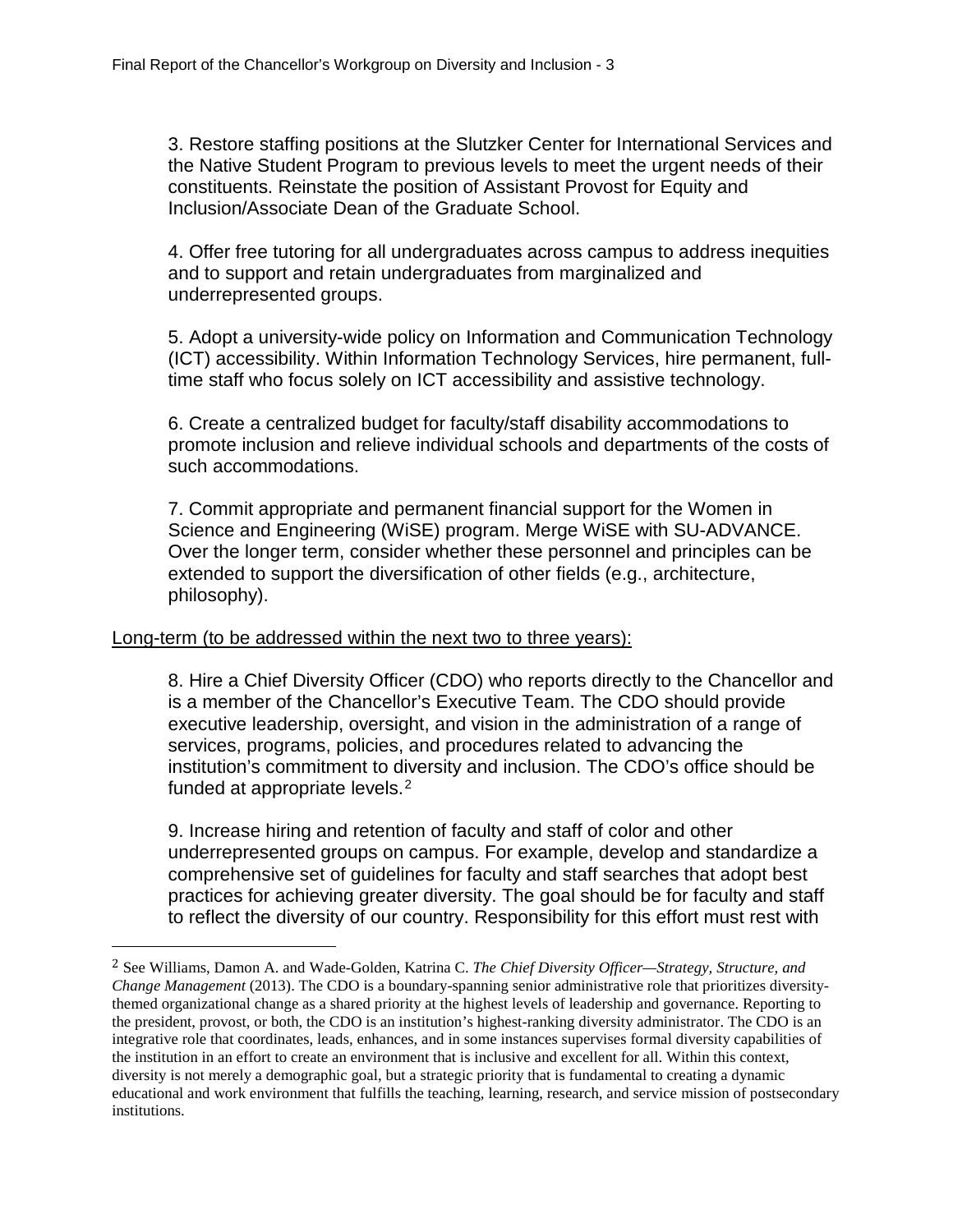the deans and vice presidents, who should incentivize their departments and units to develop effective models for increasing diversity.

10. Critically examine and financially support enhanced staffing patterns in crucial areas, including the Disability Cultural Center, the LGBT Resource Center, the Office of Multicultural Affairs, the Native Student Program, and the Slutzker Center for International Services.

11. Restore public mechanisms to analyze salary equity across campus. This could involve reinstating data transmittal to the American Association of University Professors (AAUP) or creating a confidential faculty committee to take on a similar role at the university.

12. Support existing scholarships and programs that help recruit and retain underrepresented students, such as the Haudenosaunee Promise Scholarship, the Higher Education Opportunity Program, the Posse Program, Say Yes to Education, Student Support Services, and the Syracuse Challenge, and develop new ones as appropriate.

13. Adopt a regular and publicly known practice—through the Office of Campus Planning, Design, and Construction and such entities as Academic Affairs and Student Affairs—of consulting campus stakeholders when space changes are being considered, especially those that involve moving units. Include and consider the social capital and cultural uses of spaces to be allocated, along with other issues.

## **Faculty, Staff, and Student Education**

These recommendations speak to the pressing need for all faculty, staff, and students to become better versed in issues of diversity and inclusion. Many people gave testimony to the goal of increasing how we "engage one another's cultures" in authentic, open-hearted ways, and to the devastating effects of the failure to approach one another in all our complexities.

## Short-term (to be addressed by the end of calendar year 2016):

14. Require attention to diversity and inclusion as key components of all faculty and staff evaluations, CV updates, and tenure and promotion decisions. Require an expanded statement on diversity and inclusion in all syllabi.

15. Strengthen the systems, publicity, and resources for the STOP BIAS reporting system. The Division of Student Affairs and the Office of Equal Opportunity, Inclusion, and Resolution Services should address any existing gaps in resources available to those who experience bias, discrimination, or harassment. For example, increase education of faculty, staff, and students about how to respond to bias incidents and concerns.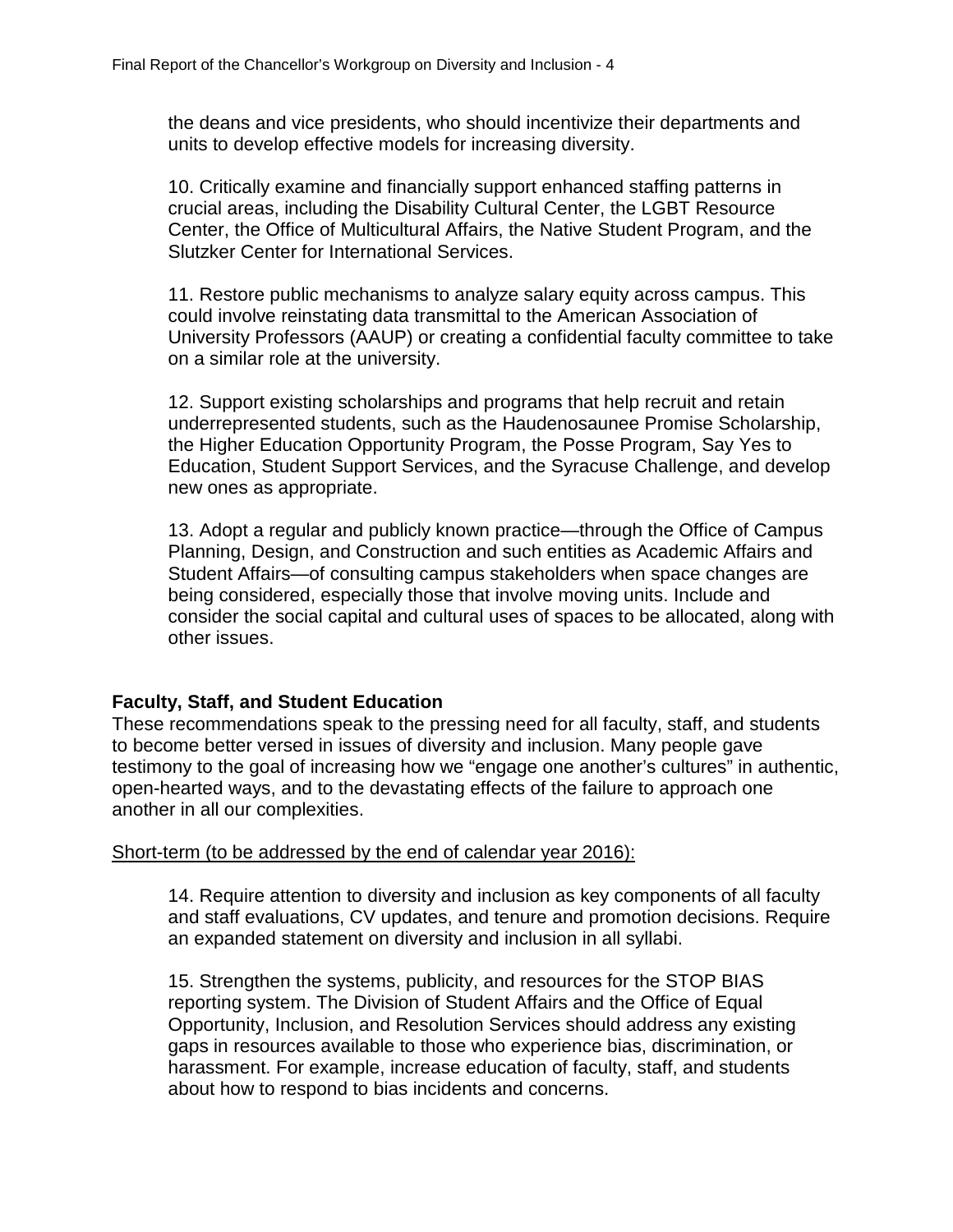16. Enhance orientation and onboarding for international students, faculty, and staff, so they are aware of the full range of programs, services, and resources available to them.

17. Improve New Student Orientation to deepen understandings and forge relationships across racial, ethnic, religious, and other lines. Create a Syracuse Reads Program and consider the selection of books, such as Ta-Nehisi Coates' *Between the World and Me*, that foster a sense of understanding and inclusion. Follow such readings with small group meetings facilitated by diversity educators.

#### Long-term (to be addressed within the next two to three years):

18. Create and require ongoing faculty and staff development on issues of race, class, ethnicity, gender, sexual orientation, disability, sexual harassment, and religion. Opportunities for such development could include the recruitment process, enhanced onboarding and orientation, workshops, and campus conferences. For example, require the Safer People/Safer Spaces program for all faculty and staff.

19. Develop and require a first-year forum or course in diversity and inclusion for all students. Opportunities might include expanding programs such as Intergroup Dialogue and Conversations About Race and Ethnicity (C.A.R.E.) or creating a new campus-wide program. Facilitate more diversity training for resident advisors and members of the Office of Residence Life.

20. Accept American Sign Language as a language that can fulfill the language requirement for schools and colleges across campus.

21. Better support faculty, staff, and student families through child-care options, eldercare provisions, and consistently applied family leave procedures. For example, adjust the schedule of the Syracuse University Early Education & Child Care Center to meet faculty, staff, and student scheduling needs. Develop more child-care openings for faculty, staff, and students.

22. Create an LGBT Studies major, hire additional faculty, and allocate more funding for the program.

## **Full Access**

These recommendations speak to the need for all students, staff, and faculty to feel welcome and included in formal and informal university activities. *Access* refers not only to the goal of physical access (e.g., ramps, sign language interpretation, the removal of impediments to participation) but also to the overarching idea that we are "One University" and all may benefit and engage in a variety of opportunities. Our goal is that no one feels unwelcome because they can't enter the building, eat the food, have their religion respected, or be included.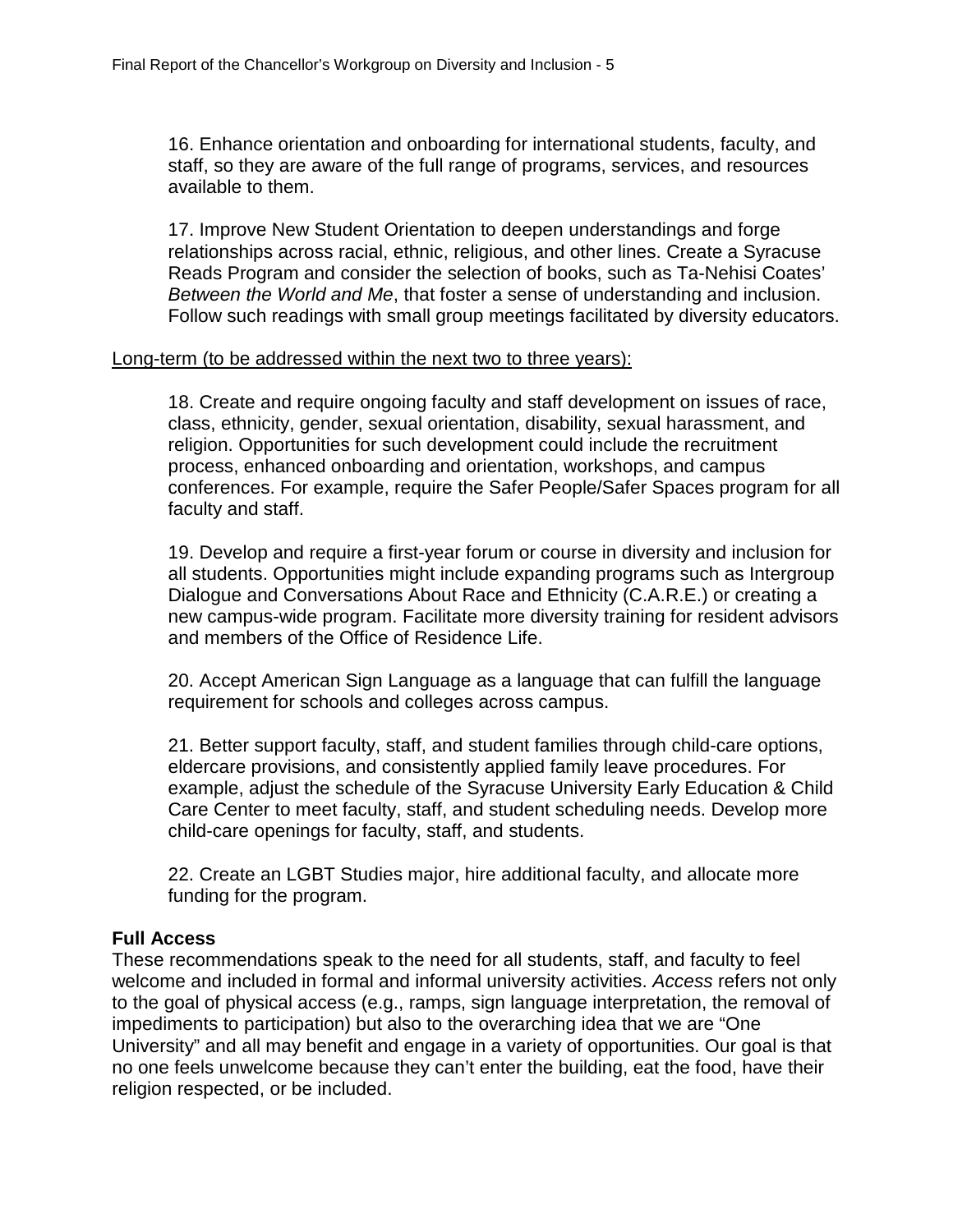#### Short-term (to be addressed by the end of calendar year 2016):

23. Conduct a comprehensive accessibility audit of university spaces and update the Campus Access Map, including all-gender bathrooms.

24. Acknowledge at all major public events on campus that Syracuse University sits on Native land. Fly the Haudenosaunee flag wherever the American flag is flown on campus (e.g., the Carrier Dome, Goldstein Student Center). Make sure dedications and invocations at university events are nondenominational.

25. Institute Indigenous Peoples Day as a campus initiative to honor Indigenous history and culture on the second Monday of October.

26. Compile an online inventory of diversity and inclusion programs and activities across campus. Create a Diversity Portal—with links to this resource and the central university calendar—to provide extensive information on Syracuse's efforts to foster a richly diverse and inclusive learning community.

27. Conduct a needs analysis of how to make American Sign Language and CART services available for all university events. Consider hiring one or more full-time American Sign Language interpreters, as determined by the analysis.

28. Offer transportation to La Casita and other community sites to give students physical and curricular access to important aspects of the Syracuse community.

29. Offer inclusive food options (e.g., kosher, halal, vegetarian) at Syracuse University events where food is included. The annual Martin Luther King Jr. Celebration is a good model.

#### Long-term (to be addressed within the next two to three years):

30. Develop a Physical Access Plan, with the aim of removing physical barriers to access over time. Increase the annual budget of the Office for Campus Planning, Design, and Construction earmarked for stand-alone accessibility improvements. Incorporate Universal Design principles in all new construction and major renovations.

31. Create a plan within the Campus Framework to house distinct cultural centers (e.g., Disability Cultural Center, LGBT Resource Center, Office of Multicultural Affairs, Native Student Program, Slutzker Center for International Services) in a centralized location such as the to-be-renovated Schine Student Center. Ensure that all cultural centers are accessible and have adequate space.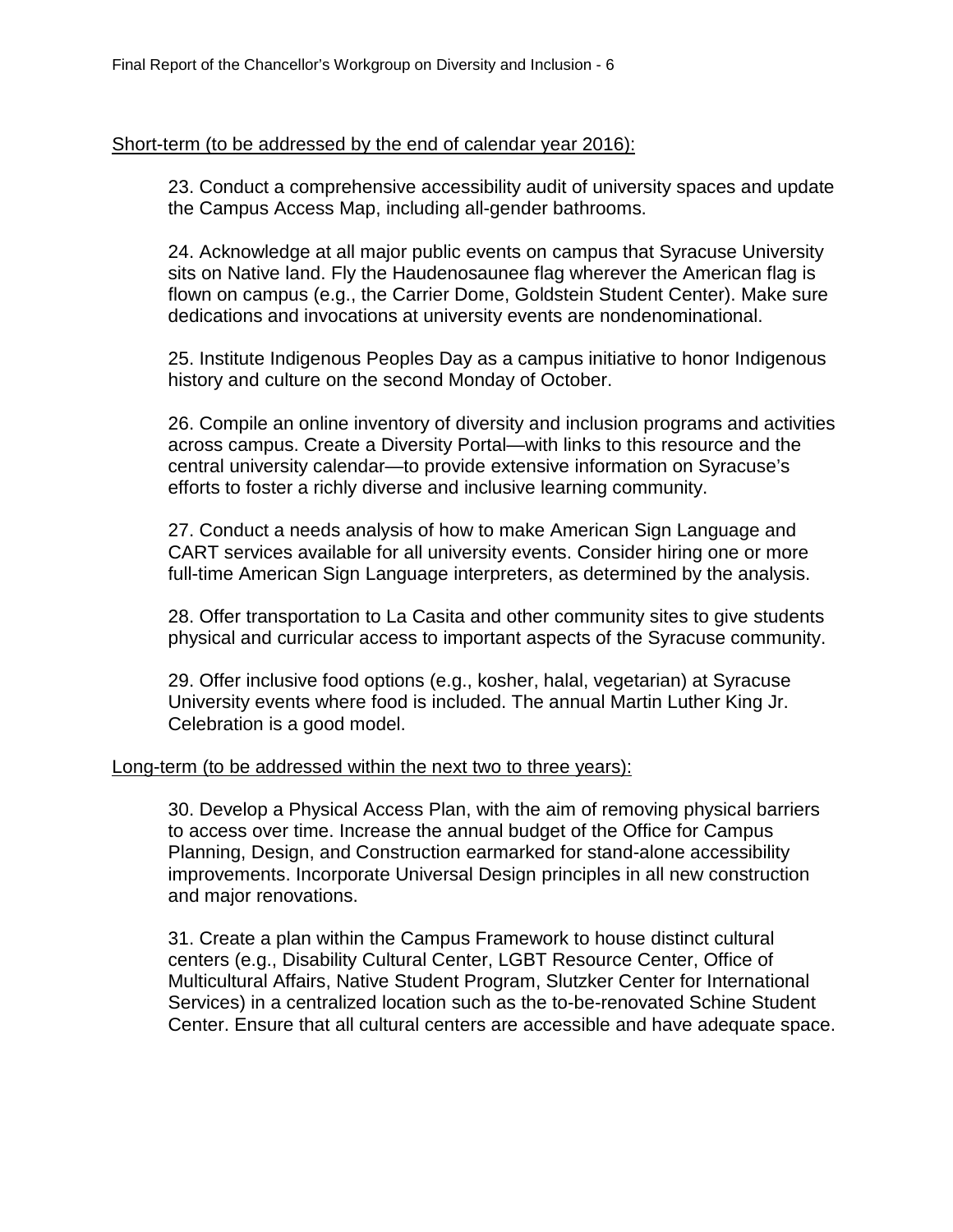32. Expand the university's Preferred Name/MySlice process for choice of gender pronouns, email display names, ID cards, and issues related to Blackboard and other relevant platforms.

33. Re-examine current university policies around religious observance, which place the burden of observance on students. Ensure that important university events (e.g., Commencement, convocations, graduation, finals) are not scheduled on major religious holidays (e.g., Yom Kippur, Eid al-Fitr, Diwali).

## **CONCLUSION**

Syracuse University has historically been committed to principles of diversity and inclusion. These recommendations extend that commitment, strengthening the university's visible position as an institution that prepares global citizens.

We want to make clear, however, that they are more than just a collection of activities and initiatives. To be truly effective, these proactive measures—each representing a substantive marker of demonstrative change—must build upon one another to create a welcoming and enriching community that seeks to promote the inclusion, engagement, and success of all its members.

In addition to accomplishing the short- and long-term goals outlined here, it is vital that the university vigorously and publicly promote a unified vision that fosters diversity and the inclusion of all its members. Our individual and collective efforts will be more visible, and will affect the institutional culture more deeply, if we recognize that these are ongoing processes designed to change the deep structures of our university and its institutional climate.

#### Members, Workgroup on Diversity and Inclusion

Keith A. Alford, Associate Professor, School of Social Work Justin Bachman, Undergraduate Student, S.I. Newhouse School of Public Communications Shobha Bhatia, Meredith Professor, College of Engineering and Computer Science Tammy M. Bluewolf-Kennedy, Admissions Counselor/Native American Liaison, Office of Admissions Harriet N. Brown, Associate Professor, S.I. Newhouse School of Public Communications Pedro A. Castro, Historically Black Church Chaplain, Office of Student Affairs/Hendricks Chapel Keith DiBello, Patrol Sergeant, Department of Public Safety Tiffany M. Gray, Interim Director, LGBT Resource Center Aaron J. Hodukavich, ADA/503/504 Coordinator, Director, Equal Opportunity, Inclusion, and Resolution **Services** Jane Hong, Undergraduate Student, S.I. Newhouse School of Public Communications Nithin Katragadda, Graduate Student, College of Engineering and Computer Science Paula MacDonald, Associate Director, Development and Training, Human Resources Suzette Melendez, Lecturer and Director of Children's Rights and Family Law Clinic, College of Law Cathryn R. Newton, Provost's Faculty Fellow and Dean Emerita, College of Arts and Sciences Mara Sapon-Shevin, Professor, School of Education Alex Umstead, Graduate Student, School of Education Jordan Shelby West, Graduate Student, School of Education Chanté Williams, Undergraduate Student, College of Arts and Sciences Bea González, Dean, University College and Special Assistant to the Chancellor, *ex officio* Sheila Johnson-Willis, Interim Chief, Equal Opportunity and Title IX Officer, *ex officio*